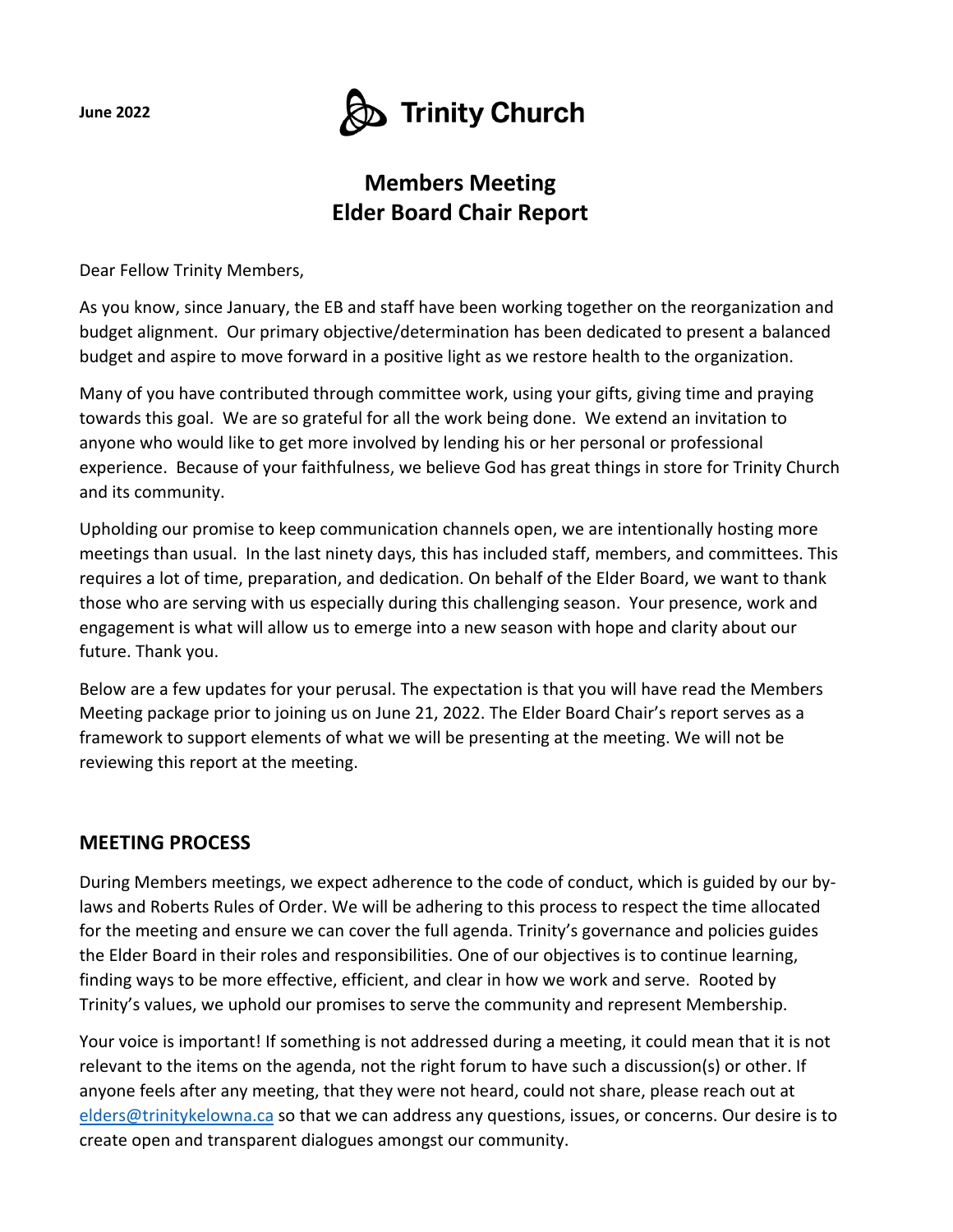### **FINANCES AND OPERATIONS**

**Finances:** The current financial reality of Trinity keeps being challenging. The team and Elders have worked hard to present a balanced budget. We have been prudent but also believe that God can provide beyond our expectations and plans. We were quite blessed to see close to 70 people in our pre-budget meeting to ask questions and express very valuable comments. Thanks to all those that invested their time into helping us.

**Staffing Map:** Understanding financial realities, it was critical to reduce our staffing map to build a manageable future. Effective February 14<sup>th</sup>, we moved 30 employees into a temporary layoff scenario (13 weeks). Every department was impacted including the Senior Lead Team. Remaining senior staff incurred a 5% salary rollback which continues to this day. Prior to the layoff we employed 44 individuals (F/T, P/T, Contract & Interns). During this difficult process, the goal has been to provide staff with clarity, grace and authenticity.

Although our revenues have stabilized, it became apparent we needed to apply for a Temporary Layoff Extension (Variance) through August 31. Our staffing map will continue to evolve as some have resigned, found new employment, or retired. As we look to the re-opening of our Auditorium and anticipated growth in attendance, our mindset has been a desire to be prudent without relinquishing our spiritual and practical presence in our local community.

**Transitions:** As Wayne completes his tenure on June 30th, Scott Lanigan, (Executive Pastor) and Kevin Nichol (Director of Finance and Administration) will continue to liaise with the Board. Through weekly meetings, we have established a working framework with transparent communication and clear boundaries so we can collaborate to meet our objectives.

#### **CAPITAL RENEWAL PROJECT**

Since our April 26<sup>th</sup> meeting, the construction work has continued and is still aligned with the plan presented in April. We want to thank the numerous volunteers that have been helping in all kinds of ways in the last weeks to allow us to continue the work. A Capital Campaign team has also been formed and is led by Kristin Edstrom.

### **SENIOR PASTOR SUCCESSION**

The Search Committee has been meeting weekly as they continue this important work. Inherently, it requires a confidential process honoring all those involved. Equally important is to provide as much information as possible to our membership. To that end, Tom Loewen, Chair of the Search Committee, will give a brief update in upcoming meeting.